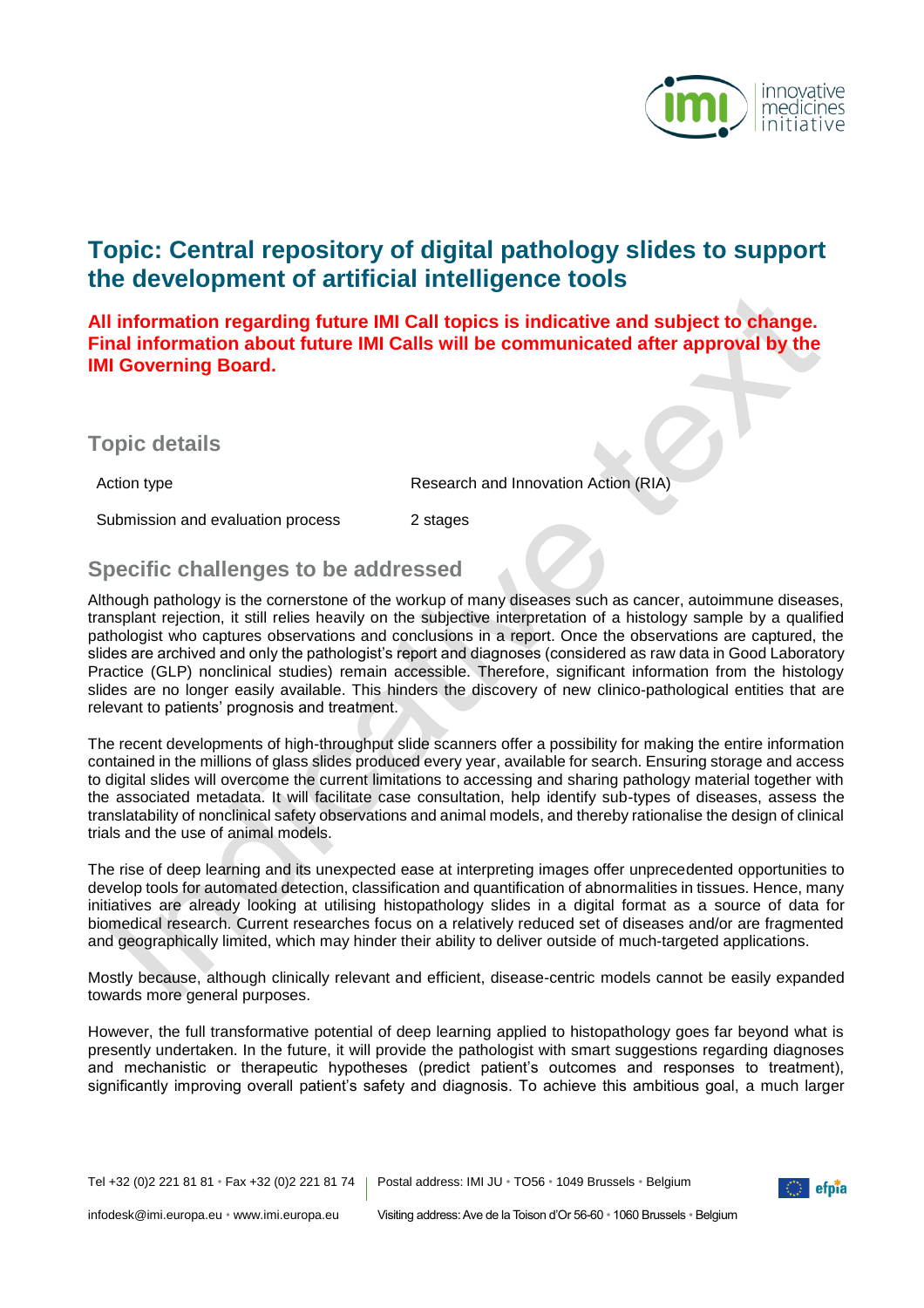

series of slides offering a broader coverage of tissues and lesions are required. Whereas such coverage may be difficult to achieve solely with clinical material, nonclinical toxicology studies provide an incredibly valuable and abundant source of histopathology slides, comprising all the normal tissues from multiple species, and a large diversity of lesions. As these lesions are similar to those seen in clinical practice, but in a more pure form, and at stages rarely encountered in humans, they will be a great help for the community developing artificial intelligence (AI). They will also likely offer an opportunity to expedite the development of assisted diagnosis tools applicable to nonclinical safety studies and clinical practice.

### **Need and opportunity for public-private collaborative research**

The refinement of the pharmaco-therapeutic armamentarium requires the improvement of disease classification and of diagnostic and prognostic criteria. This is an ongoing effort in several areas of medicine. However, for many diseases, it is limited by the lacking ease of access to large histopathology series and the absence of reliable quantitative methods. To overcome these obstacles, it is necessary to make large sets of histopathology slides accessible to the medico-scientific community in a digital form.

The current efforts in the field of machine learning and histopathology are focusing on the development of disease-specific models. Although their potential clinical utility is compelling, such models are limited to a particular tissue. The development of the holistic models is necessary to support improvements in disease classification and translational research, in turn, accelerating the discovery of new clinico-pathological entities and provide assisted diagnostics tools.

The magnitude of the challenges addressed by the call topic is such that they cannot be faced solely by the academic or industry sectors.

Firstly, it requires the collection of sufficiently large sets of histology data along with other clinical associated information. The pharmaceutical industry will provide high-quality slides from nonclinical species obtained during toxicology testing. Public partners such as hospitals and pathology laboratories are an invaluable source of clinical slides and associated data, from clinical trials, observational studies and archives.

Secondly, the infrastructure to host such collections can only be the result of the combined efforts by public and private sectors. Moreover, the interactions between academic, pharmaceutical industry and SME partners will constitute a significant factor of success for the development of innovative software tools and efficient end-user applications. Lastly, the involvement of representatives of health and regulatory authorities will allow frameworks for policies or roadmaps pertaining to the validation and qualification of digital slides and their use for peer review, primary read and adjudication of nonclinical studies and clinical cases.

### **Scope**

The overall scope of the call topic is to collect, host and sustain virtual slides along with associated data and to support the collaborative development of artificial intelligence in pathology.

The funded action will also address the regulatory, legal and ethical challenges associated with the collection, sharing and mining of the virtual slides.

#### **Objective 1: Sustainable Infrastructure**

To deliver the infrastructure hosting the several petabytes of digital slides and making the data accessible for research. It represents the hardware layer of the funded action and could take the form of the data centre, either centralised or decentralised. The key factors of success for this objective are the storage capacity and the possibility to exchange rapidly large amounts of data.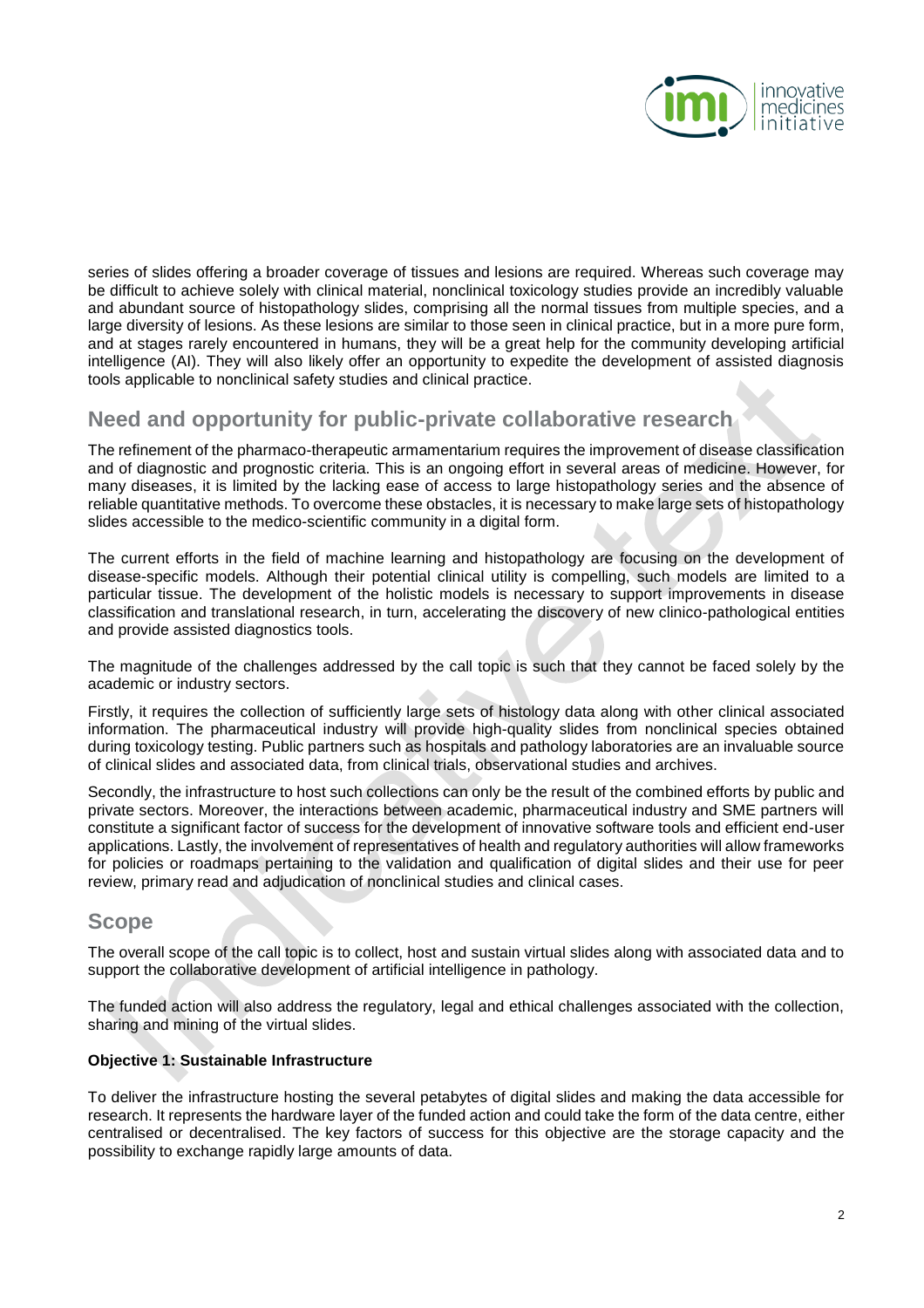

The achievement of this objective is also critical for sustainability and the long-term impact of the funded action. The ambition is that after the end of the funded action, the repository will be maintained and developed, following a model similar to public repositories for genomics (e.g. NCBI/GEO — [https://www.ncbi.nlm.nih.gov/geo/\)](https://www.ncbi.nlm.nih.gov/geo/) and that it becomes the central place for hosting raw digital slides associated with scientific and medical publications. The planned infrastructure is expected to allow pathologists to concomitantly review difficult cases and to consolidate large case series including histopathology and clinical information in order to establish diagnostic criteria. The sustainability beyond the end of the funded action will take the form of a business model that leaves open access free of charge for non-profit purposes. This will represent a major advantage compared to the current approach of small size databases.

#### **Objective 2: Data**

To compile digital histopathology slides from nonclinical safety studies, as well as from clinical series needed to populate the initial version of the repository, and contribute to developing tools and artificial intelligence models. The key factor of success is the diversity of lesions, tissues, and species while providing sufficient sample sizes. In addition, the slides will be made publicly available for the development of artificial intelligence in pathology in line with the sustainability model described in objective 1.

#### **Objective 3: Tools**

l

To deliver a mechanism of an honest broker (see "Expected key deliverables" and "Suggested architecture of the full proposal" sections) by developing a software ensuring the optimal and secure contribution of clinical and nonclinical material. Efforts will also be undertaken to propose a unified open digital slide format and tools to search, access, upload, register, download, view and homogeneously annotate information. In addition, AI models and tools, such as assistance to general diagnosis, screening for slides for lesions, and content-based image retrieval will be developed at a later stage of the funded action.

#### **Objective 4: Regulatory framework**

To advance the regulatory framework around the utilisation of digital pathology slides for nonclinical safety testing, evaluation of clinical trials and dissemination/discussion of difficult clinical cases. This will accelerate the adoption of roadmaps for the qualification of the usage of digital slides for peer-review or primary slide reading, as well for the development of artificial intelligence based tools for pre-screening and assisted diagnosis. This objective should be achieved by building on already existing and ongoing interactions and efforts between health and regulatory authorities, and professional societies.

### **Expected key deliverables**

Based on these objectives, a number of key deliverables have been identified:

- 1) Mechanisms for adequate management of confidential information possibly associated with digital slides, through the establishment of a specific entity (further referred to as the honest broker);
- 2) Sustainable infrastructure to host a large series of digital slides (approximately three million during the lifetime of the project) ensuring confidentiality and privacy through the application of an honest broker concept. Meta-data and annotations will be provided in compliance with existing standards;<sup>1</sup>
- 3) Nonclinical slide collection: approximately two million slides covering all tissues from several species and with the broadest spectrum of lesions should be collected. This material, obtained from toxicology studies,

<sup>&</sup>lt;sup>1</sup> For example: International Harmonization of Nomenclature and Diagnostic Criteria (INHAND — [https://www.toxpath.org/inhand.asp\)](https://www.toxpath.org/inhand.asp), Standardization for Exchange of Nonclinical Data (SEND — <https://www.toxpath.org/send.asp> ) or International Classification of Diseases (ICD — <https://www.who.int/classifications/icd/en/> )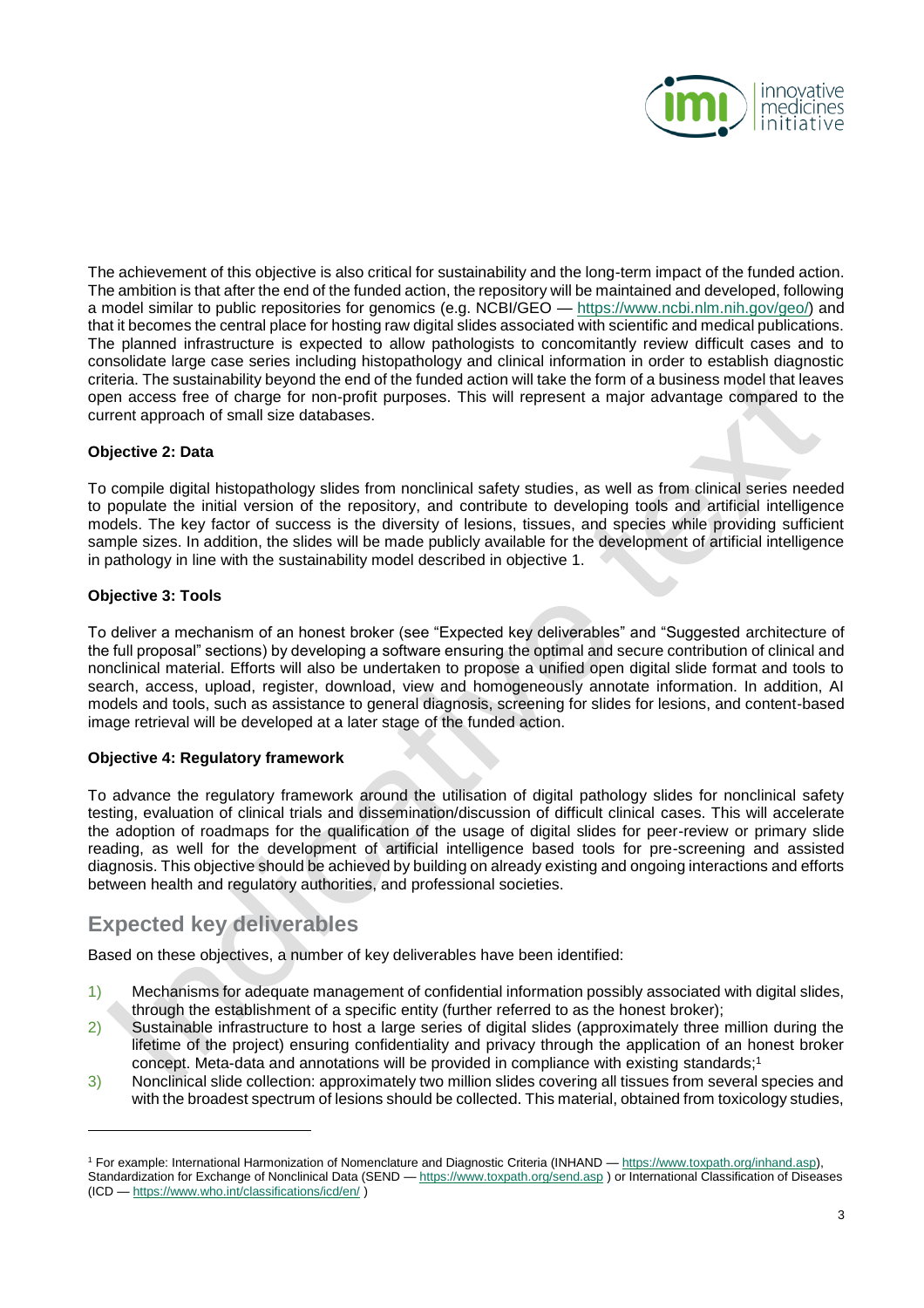

prospectively whenever possible, will represent a uniquely valuable asset for the fast development of models;

- 4) Clinical slide collection: approximately one million digital slides should be provided from documented clinical series covering diseases areas such as:
	- Oncology: breast, prostate and colon carcinoma, non-small cell and small cell carcinoma of the lung, hepatocellular carcinoma, renal cell carcinoma, etc.;
	- Dermatology: lupus, atopic dermatitis, melanocytic lesions, drug-induced skin reactions;
	- Hepatology: autoimmune hepatitis, alcoholic and non-alcoholic steatohepatitis, drug-induced hepatitis, allograft rejection, tumours;
	- Nephrology: glomerulonephritides, tubulointerstitial nephritides, drug-induced kidney injury, allograft rejection:
	- Pneumology: idiopathic pulmonary fibrosis/usual interstitial pneumonia, nonspecific interstitial pneumonia.
- 5) The established open-source data format for digital slides;
- 6) Developed open-source, cross-platform software tools to:
	- upload, search and access slides and associated metadata;
	- visualise and annotate the slides;
	- download slide for data mining and model development.
- 7) AI models for:
	- identification of tissues and lesions;
	- generation of morphological and molecular signatures from slides.
- 8) Engagement with regulatory authorities for adapting guidelines to the new field of digital pathology;
- 9) A sustainability plan for the maintenance and future development of the repository towards a central place gathering virtual slides from clinical cases series and raw data associated with publications. The plan should propose a business model making the use of digital slides for commercial developments subjected to fees, while open access for research purposes should remain free of charges.

## **Expected impact**

Applicants should describe how the outputs of the project would contribute to the following impacts and include baseline, targets and metrics to measure impact:

- Catalyse research in digital pathology by providing a unique combination of animal and human histopathology. By offering the first complete coverage of tissues and elementary lesions, this repository will offer an unprecedented opportunity to build holistic models and allow generic mining of histopathology, irrespectively of a particular tissue or indication;
- Enable the development of artificial intelligence tools for rare diseases and uncommon conditions, which currently are left out of the models because of the paucity of cases;
- Help identify sub-types in common diseases, possibly unveiling new clinico-pathological entities amenable to specific therapeutic interventions. It could also contribute to assessing the translatability of animal models for disease modelling, safety and efficacy studies, and thereby rationalise the design of clinical trials and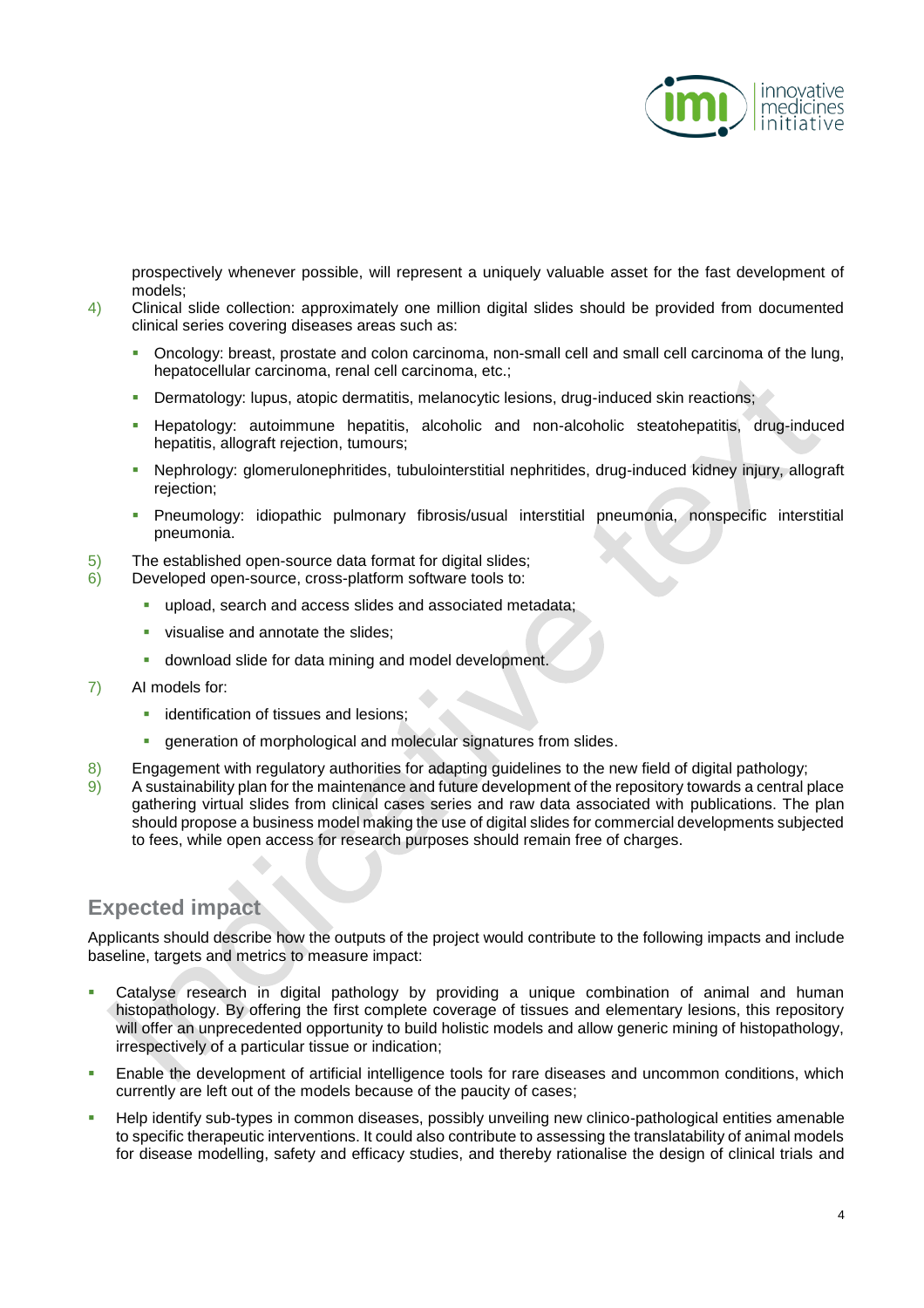

the use of animal models. Ultimately, it should accelerate and improve patient's treatment and management, thereby enhance patient health along with more efficient use of health care resources;

- Clear the way for the use of digital slides in nonclinical safety and clinical consultation, and facilitate the approval of AI-based tools for slide screening and assisted diagnosis;
- On the long term, the repository delivered by the consortium will be maintained through sustainability mechanisms defined by the consortium and will provide the community with an infrastructure to host additional digital slides (e.g. associated with the publication of case reports, cases series for disease stratification and clinical trials).

Applicants should indicate how their proposal will impact the competitiveness and industrial leadership of Europe by, for example engaging suitable Small and Medium-sized Enterprises (SMEs).

## **Potential synergies with existing Consortia**

Applicants should take into consideration, while preparing their short proposal, relevant national, European (both research projects as well as research infrastructure initiatives), and non-European initiatives. Synergies and complementarities should be considered in order to incorporate past achievements, available data and lessons learnt where possible, thus avoiding unnecessary overlap and duplication of efforts.

Therefore, the applicants should explore possibilities of synergies with a similar past and ongoing IMI1 and IMI2 as well as upcoming IMI2 projects.

### **Industry consortium**

The industry consortium will contribute the following expertise and assets:

- The major part of the contribution will consist approximately two million digital slides mostly prospectively collected from high-quality nonclinical safety studies. These activities will be crucial to gather sufficient critical mass of high-quality slides needed for achieving the planned objectives;
- Digital slides from clinical trials will be brought in, however, the vast majority of the clinical collection will be provided by the applicant's consortium (see work package 3 "expected applicant consortium contribution");
- Experience and guidance for the harmonisation of metadata associated with digital slides;
- Experience and guidance for the interaction with health authorities with respect to the qualification of digital and computational pathology in drug development.

### **Indicative duration of the action**

The indicative duration of the action is 72 months.

## **Applicant consortium**

The applicant consortium will be selected on the basis of the submitted short proposals and it is expected to address all the objectives and make key contributions to the defined deliverables in synergy with the industry consortium which will join the selected applicant consortium in preparation of the full proposal for stage 2.

#### **This may require mobilising, as appropriate the following expertise and capabilities:**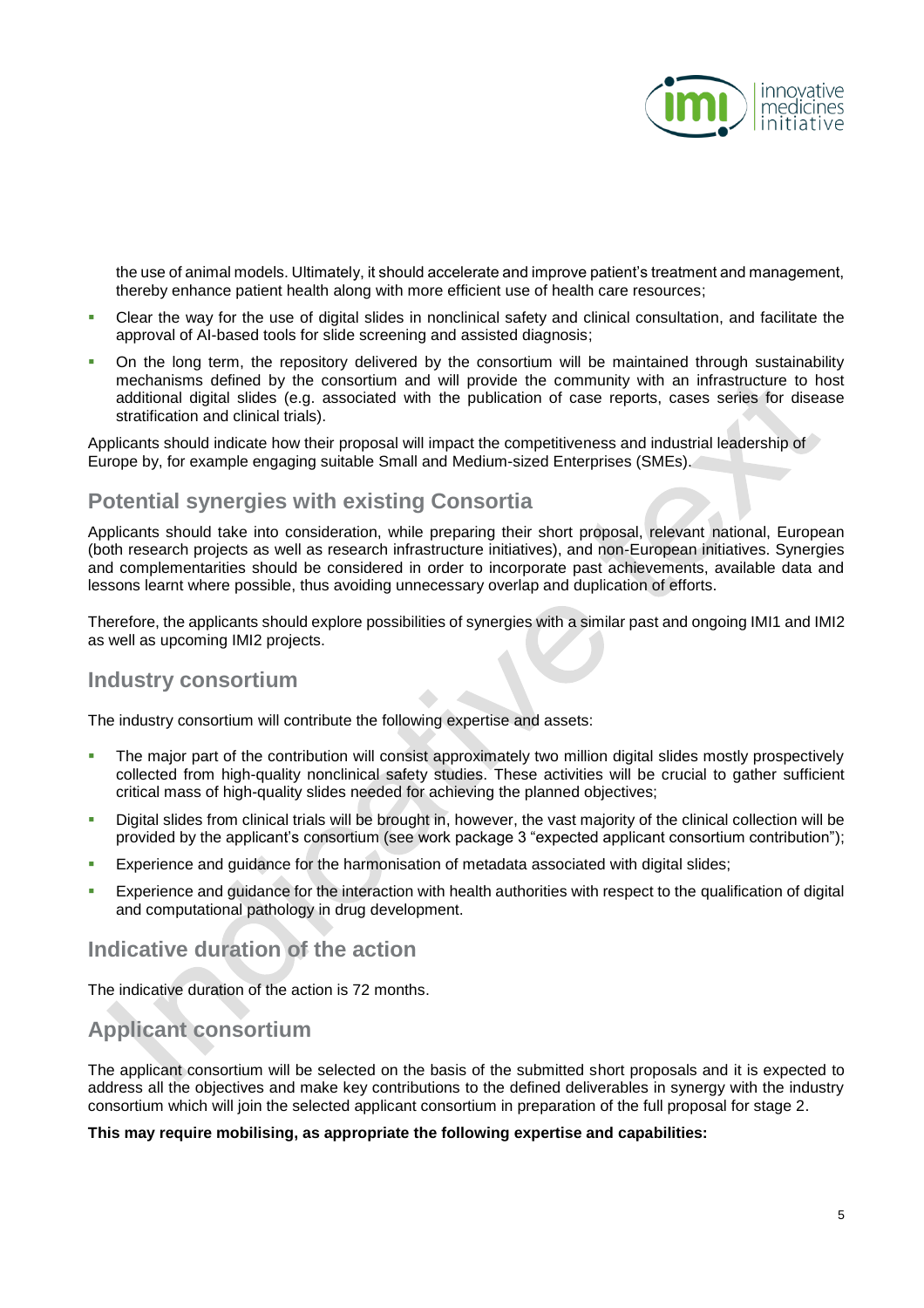

- **Proven expertise in the management of digital slides in various formats including mastering of** tools/mechanisms to collect/extract digital slides from various places (e.g. sponsors, CROs), secure transferring to a central repository and ensuring derived data can be returned to the contributor on demand;
- Expertise in developing large databases for digital slides and related metadata, and tools to interact with them;
- Expertise in developing end-user applications for the visualisation, annotation, and analysis of digital slides;
- **Expertise in managing large clinical databases and large amounts of data;**
- **Proven mastering of methodologies in creating tools for editing labels, anonymising/coding digital slides,** encrypting individual files, and other methodologies required to set up the mechanism of the honest broker;
- The expertise of developing and training large-scale deep learning models for histopathology, such as convolutional neural networks, and evaluating the performance thereof;
- **Expertise in generating, annotating and sharing digital slides;**
- Solid scientific, medical and clinical expertise and knowledge in the research areas targeted by the topic text;
- **Professional project data management and communication capabilities with previous experience in large** European public-private partnership settings;
- Legal, ethical and regulatory expertise related to patient privacy, informed consent, data anonymisation, and electronic submissions of trial/safety data.

#### **In their proposal, applicants should demonstrate access to the following resources:**

- Proven access to the large and well clinically documented collection of digital slides from clinical and diagnostic cases (e.g. from well-established pathology department(s)) relevant to disease areas enumerated under "Key deliverables", ideally organised in series with appropriate informed consent and preferred molecular biomarker annotation (e.g. Next Generation Sequencing (NGS) oncogene panels or whole exome sequencing);
- Adequate infrastructure and computing power to train deep-learning models, host and make accessible large amounts of data (Peta-Exabytes);
- Infrastructure to scan a large number of slides (approximately 1 million).

Suitable SMEs can, for instance, be considered for the following activities: infrastructure management, honest broker mechanism, end-user interfaces and slide scanning.

## **The suggested architecture of the full proposal**

The applicant consortium should submit a short proposal which includes their suggestions for creating a full proposal architecture, taking into consideration the industry participation including their contributions and expertise provided below.

In the spirit of the partnership, and to reflect how IMI2 JU call topics are built on identified scientific priorities agreed together with EFPIA beneficiaries/large industrial beneficiaries, these beneficiaries intend to significantly contribute to the programme and project leadership as well as project financial management. The final architecture of the full proposal will be defined by the participants in compliance with the IMI2 JU rules and with a view to the achievement of the project objectives. The allocation of a leading role within the consortium will be discussed in the course of the drafting of the full proposal to be submitted at stage 2. To facilitate the formation of the final consortium, until the roles are formally appointed through the consortium agreement, the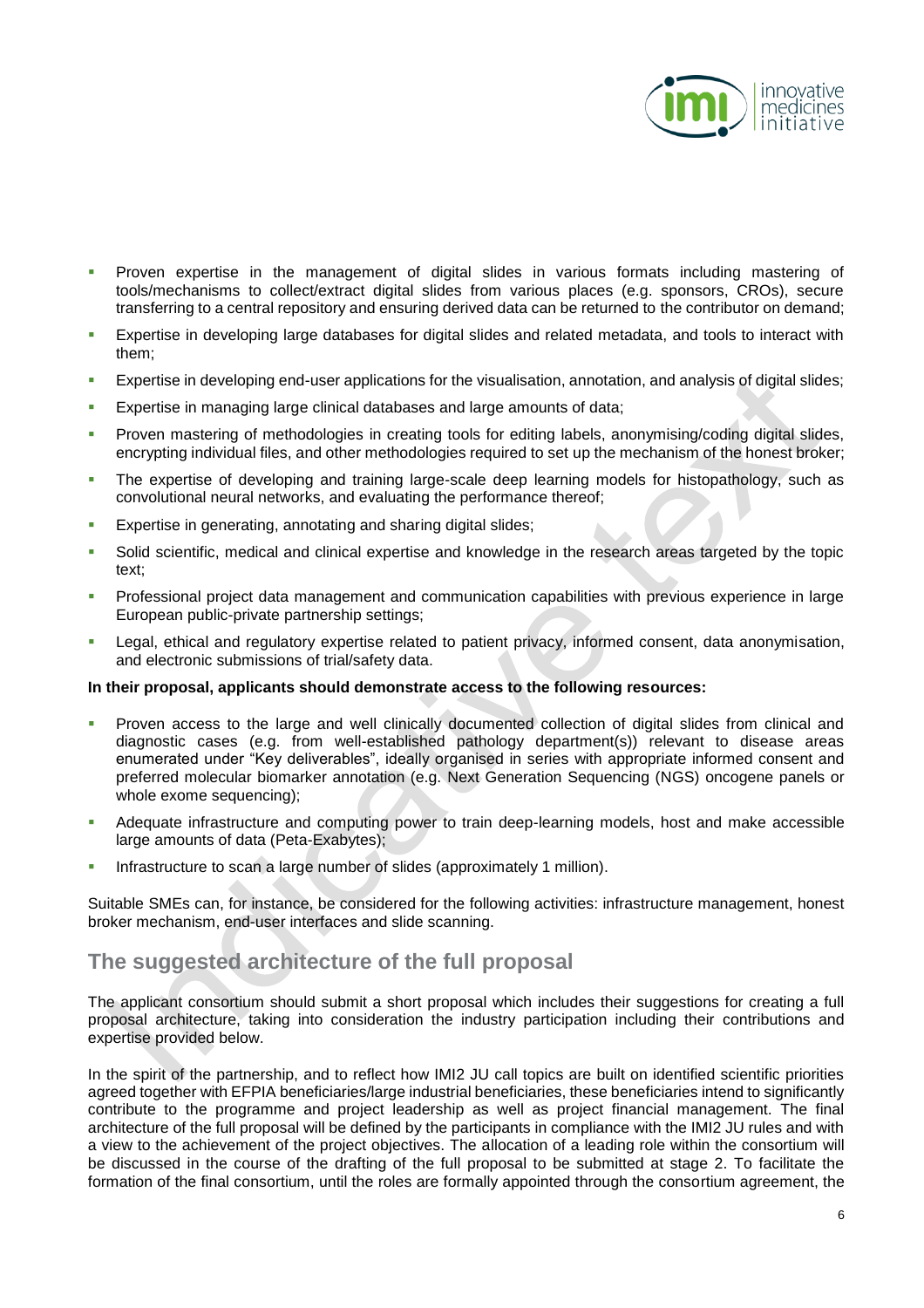

proposed project leader from among EFPIA beneficiaries/large industrial beneficiaries shall facilitate an efficient negotiation of project content and required agreements. All beneficiaries are encouraged to discuss the project architecture and governance and the weighting of responsibilities and priorities therein.

The proposal should be articulated around the subsequent phases to allow the optimal utilisation of resources:

**Phase 1**: Establish an honest broker and infrastructure

**Phase 2**: Data collection, tools for access and visualisation

**Phase 3**: Artificial intelligence models and tools for morphological data mining and assisted diagnosis.

The architecture outlined below for the full proposal is a suggestion. The architecture of the full proposal should be designed to fulfil the objectives and key deliverables within the scope of this topic.

#### **Work package 1 – Project management, coordination, and sustainability**

This work package will address the strategy and implementation of project management. This will encourage regular meetings and interaction between sub-groups and teams to coordinate and follow up on the work effort. The applicant consortium with input from industry partners will develop the sustainability plan. Its objective should be to provide an infrastructure to host additional digital slides contributed by authors of case reports, clinical series or clinical trials, with the same level of annotation, anonymisation and accessibility for model development, as during the research phase. The plan should comprise financial, legal, ethical and structural aspects as well as scalability of the storage/access capacity.

#### **Industry contribution:**

Assurance of the coherence of consortium activity, and involvement in project management including planning, budgeting, follow-up and tracking of the work packages progress, and consolidation of the reports. Project risk management and comprehensive communication and dissemination of the project's progress and its milestones will also be provided.

#### **Expected applicant consortium contribution**:

Providing detailed follow-up and tracking, via regular work package reports, early reports of any unexpected organisational or structural issues or delays with respect to the project deployment and intermediate objectives.

#### **Work package 2 – Infrastructure and database hosting**

This work package consists of the development of infrastructure that will host approximately three million digital slides shared during the course of this project, and ensure that they are easily accessible to other project participants through available internet servers. The applicant consortium will ensure that the proposed infrastructure is amenable to expansion and is coordinated with the sustainability plans. The choice of the infrastructure will be coordinated with the industry partners and other consortium partners to ensure compatibility with the tools.

#### **Industry contribution:**

Guidance for the harmonisation of metadata associated with the provided digital slides.

#### **Expected applicant consortium contribution**: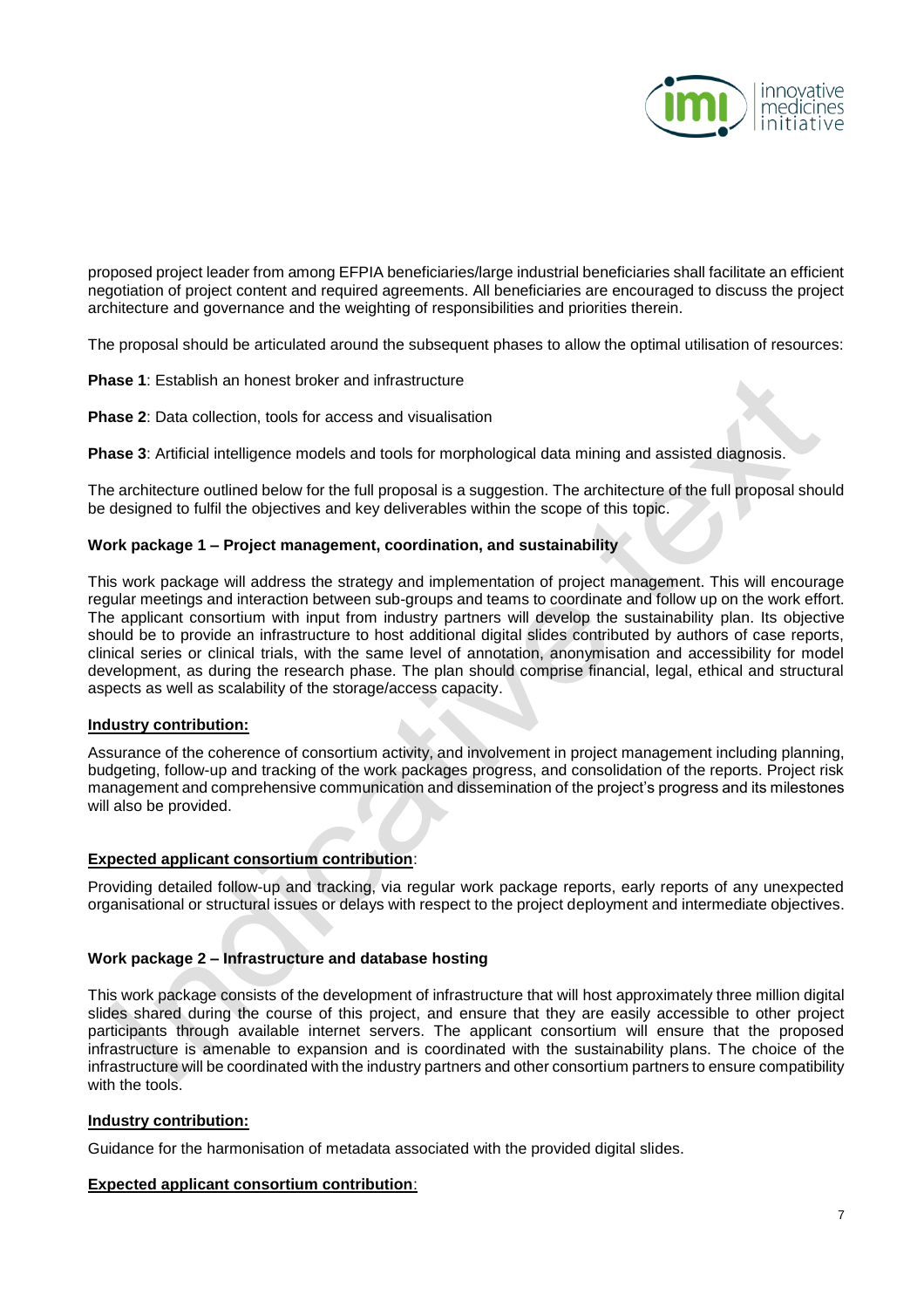

Building an infrastructure (data centre) to host three million digital slides and implement a database to register the corresponding files and the associated metadata.

#### **Work package 3 – Data collection & management**

To support the other work packages, a data management system/database, able to register the digital slides contributed to by the industry partners and the applicant consortium, is needed. It will ensure the encoding of the data and compliance with patient privacy legislation and the confidentiality agreements established with the industry partners through an honest broker mechanism. The data management should also ensure that contributed digital slides, stripped from all proprietary information, are coded while retaining links with associated meta-data (e.g. species, staining, tissue), and possibly complementary data such as clinical pathology, biomarkers, omics profiles when shared by the contributor. Metadata will use controlled terms from the International Harmonization of Nomenclature and Diagnostic Criteria (INHAND) or International Classification of Diseases (ICD) classifications. This work package also comprises the handling, shipping and scanning of cases contributed as glass slides.

Slide scanner currently delivers the file in a proprietary format, which has limited compatibility with outside the product family. In addition to data management, this work package will deliver a common, unique file format for virtual slides that are compatible with open-source visualisation software, where images associated with the virtual slide such as the label or the overview can be edited in order to remove confidential information.

#### **Industry contribution:**

Approximately two million glass or digital slides from nonclinical toxicology studies, animal models of diseases, or clinical trials, along with metadata, compliant with INHAND/ ICD nomenclature, whenever possible, and structured under the Standardization for Exchange of Nonclinical Data (SEND) format.

#### **Expected applicant consortium contribution**:

- Honest broker mechanism: To allow all participants to share data comfortably in a secure environment, the applicant consortium should include an organisation with a proven track record of acting as an independent honest data broker from a legal and historical perspective. The mechanism and expected contribution should consist of:
	- o Setting up the database, encoding mechanisms and register digital slides accordingly;
	- o Ensuring that digital slides contributed by partners or members of the consortium are stripped from any information that could link them back to specific study or patient when made available for the project (including elements of the digital slides themselves such as pictures of the original label);
	- o Ensuring information security and manage access rights between partners, members of the consortium and the public, at the level of the individual digital slides through encryption;
	- Keeping the possibility for a contributor to link scientific results (e.g. models predictions) to the contributed slide, if requested at the time of the submission of the digital slide;
	- In case of glass slides are submitted, organising their physical transfer to scanning facility, scanning, registration in the repository and return to the contributor.
- Digital or glass slides from clinical series and archives: the clinical partners of the applicant consortium will provide approximately one million digital or glass slides from clinical case series with accompanying diagnostic and clinical data using a controlled vocabulary (e.g. ICD);
- Scanning of glass slides.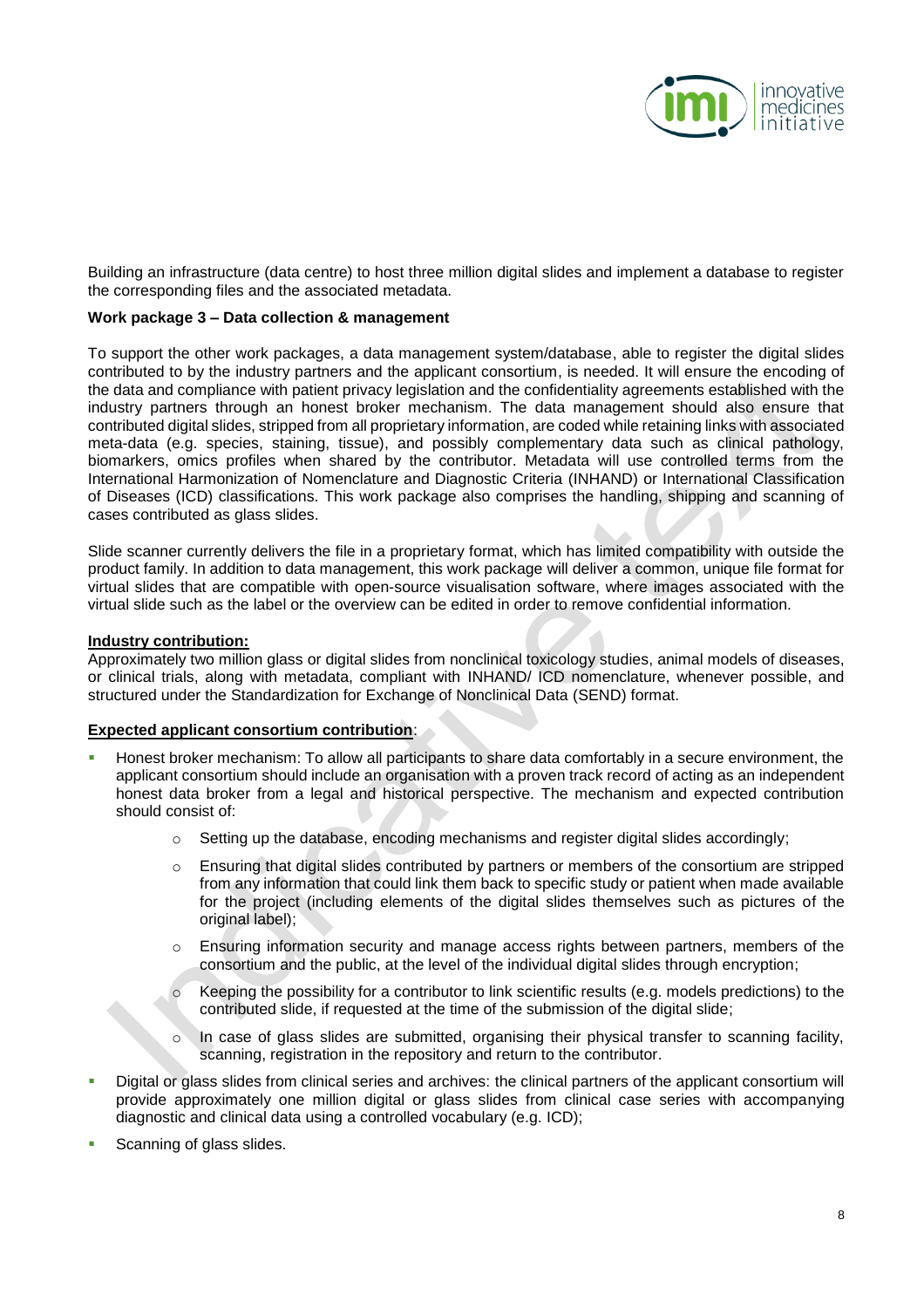

#### **Work package 4 – Tools for accessing, annotating and mining digital slides**

This work package intends to develop the following tools:

- Tools for accessing slides: software tools to interact with the database will be developed to enable access to the virtual slides and the related metadata through search functionalities;
- Tools for visualisation and annotation: the annotation of virtual slides refers to the delineation of regions of interest representing particular tissues, features, structures or lesions. Currently, available tools offer some of the required functionalities, which are usually insufficient to perform complex annotation tasks required for the training of deep-learning based models. Cross-platform, open-source tools will be developed to visualise and navigate fluently virtual slides of various file formats hosted in the database, including possible original formats developed in this project. The software tool will offer annotation functionalities for the optimal annotation of slides by pathologists and histologists.

#### **Industry contribution**:

- Defining required functionalities;
- Guiding the development of tools to ensure implementation according to required functionalities;
- Testing tools and providing feedback.

#### **Expected applicant consortium contribution:**

- Providing tools to interact with said databases and manage metadata along with the digital slides;
- Setting up end-user applications for the visualisation, annotation, and analysis of digital slides;
- Providing large-scale deep learning models for histopathology, such as convolutional neural networks.

#### **Work package 5 – Regulatory framework for digital slides and AI-based methods**

The consortium is expected to have a strategy on the translation of the relevant project outputs such as policies or frameworks for the qualification of the use of digital pathology slides for peer-review and primary reading in nonclinical safety assessment and evaluation of clinical efficacy. It will also envisage the roadmap for qualification of AI-based tools for the pre-screening of normal tissues in nonclinical safety and possibly selected domains of clinical practice. A plan for interactions with Regulatory Agencies/health technology assessment bodies with relevant milestones and allocated resources should be proposed to ensure that at least qualification advices or opinions are provided on the proposed methods during the course of the funded action.

Use of digital slides: the project generated from thjis topic is to provide a platform to exchange and publish virtual slides from nonclinical and clinical studies. Although professional associations and some regulatory bodies have already developed guidance or opinions regarding the use of digital pathology techniques for regulated laboratory work, the applicability is still limited. This project will ideally accelerate the dialogue between health authorities, regulatory bodies, clinicians and the pharmaceutical industry regarding the use of digital slides for the primary assessment of nonclinical safety studies, clinical trials and diagnosis.

AI-based methods: the ambition of the project generated from this topic is to catalyse the development of artificial intelligence in pathology by facilitating access to digital slides, a critical resource for training deeplearning based models. Said models could serve as prediction engines for assisted diagnostics tools. This project should provide the platform for interaction between the scientific experts and health authorities aiming towards defining a framework for the qualification of these complex tools for clinical and regulatory use.